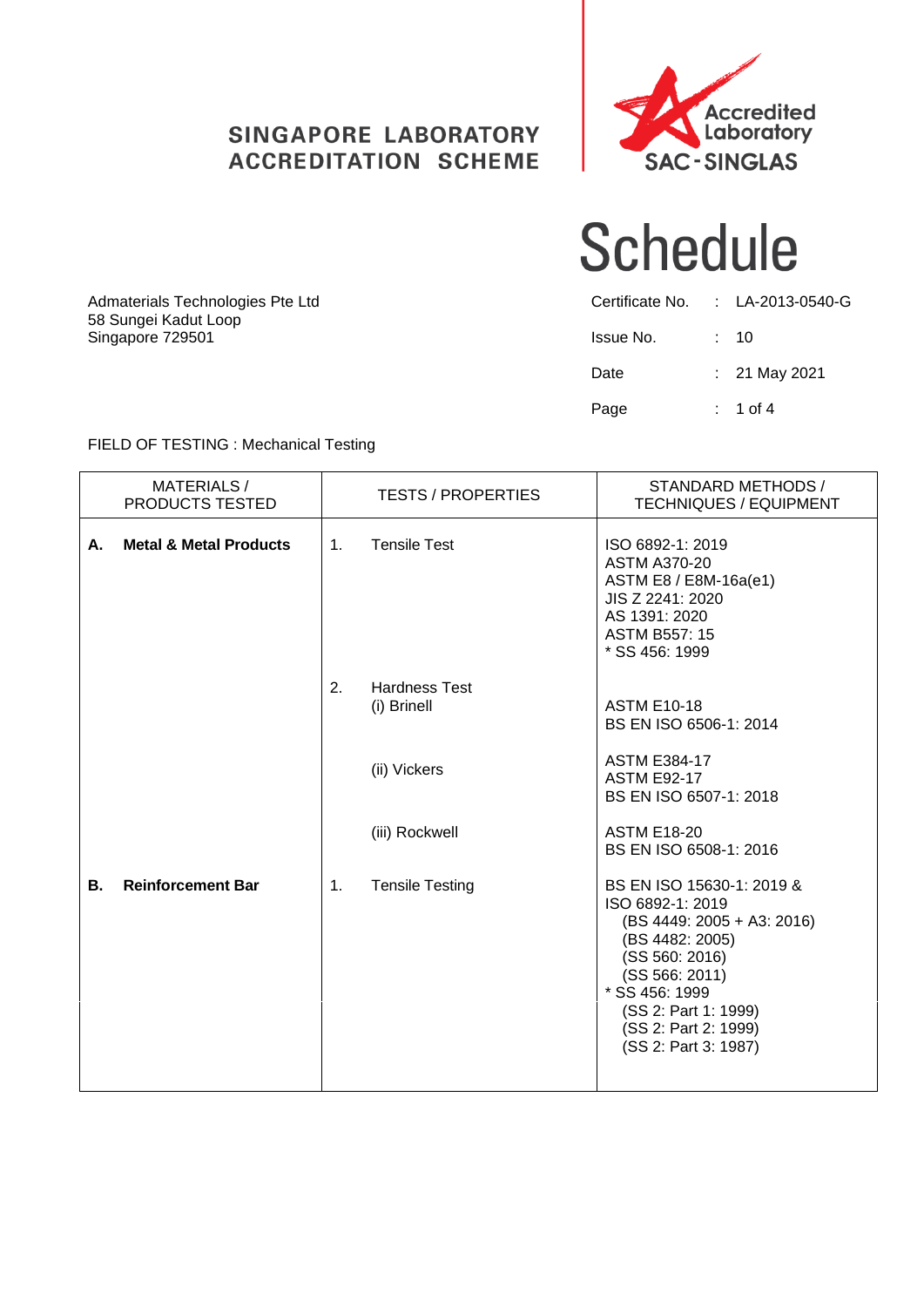# **Schedule**



Certificate No.: LA-2013-0540-G Issue No.: 10

Date : 21 May 2021 Page : 2 of 4

| <b>MATERIALS/</b><br>PRODUCTS TESTED                              |    | <b>TESTS / PROPERTIES</b>                                                                                                             | STANDARD METHODS /<br><b>TECHNIQUES / EQUIPMENT</b>                                                                                                                                                      |
|-------------------------------------------------------------------|----|---------------------------------------------------------------------------------------------------------------------------------------|----------------------------------------------------------------------------------------------------------------------------------------------------------------------------------------------------------|
|                                                                   | 2. | Bend and Re-bend Test                                                                                                                 | BS EN ISO 15630-1: 2019<br>(BS 4449: 2005 + A3: 2016)<br>(BS 4482: 2005)<br>(SS 560: 2016)<br>(SS 566: 2011)<br>* SS 427: 1998<br>(SS 2: Part 1: 1999)<br>(SS 2: Part 2: 1999)<br>(SS 2: Part 3: 1987)   |
|                                                                   | 3. | Measurement of the<br>geometrical characteristics &<br>Determination of the relative rib<br>or indentation area (Surface<br>Geometry) | BS EN ISO 15630-1:2019<br>(BS 4449: 2005 + A3: 2016)<br>(SS 560: 2016)                                                                                                                                   |
|                                                                   | 4. | Determination of deviation from<br>nominal mass per metre                                                                             | BS EN ISO 15630-1:2019<br>(BS 4449: 2005 + A3: 2016)<br>(SS 560: 2016)                                                                                                                                   |
| C.<br><b>Zn and Zn Alloy Coating</b><br>on Steel or Iron Articles | 1. | <b>Stripping Test for Determination</b><br>of Coating Weight                                                                          | ASTM A90 / A90M-13 (2018)<br>(ASTM A653 / A653M-20)<br>BS EN ISO 1460: 2020<br>(BS EN ISO 1461: 2009)<br>* SS 117: 1975                                                                                  |
| <b>Steel Wire / Fabric</b><br>D.                                  | 1. | <b>Tensile Test</b>                                                                                                                   | BS EN ISO 15630-2: 2019 &<br>ISO 6892-1: 2019<br>(BS 4483: 2005)<br>(SS 561: 2010)<br>* SS 456: 1999<br>(SS 18: Part 1: 1999)<br>(SS 18: Part 2: 1970)<br>(SS 32: Part 1: 1999)<br>(SS 32: Part 2: 1986) |
|                                                                   | 2. | Bend and Re-bend Test                                                                                                                 | BS EN ISO 15630-2: 2019<br>(BS 4483: 2005)<br>(SS 561: 2010)<br>* SS 427: 1998<br>(SS 18: Part 1: 1999)<br>(SS 18: Part 2: 1970)<br>(SS 32: Part 1: 1999)<br>(SS 32: Part 2: 1986)                       |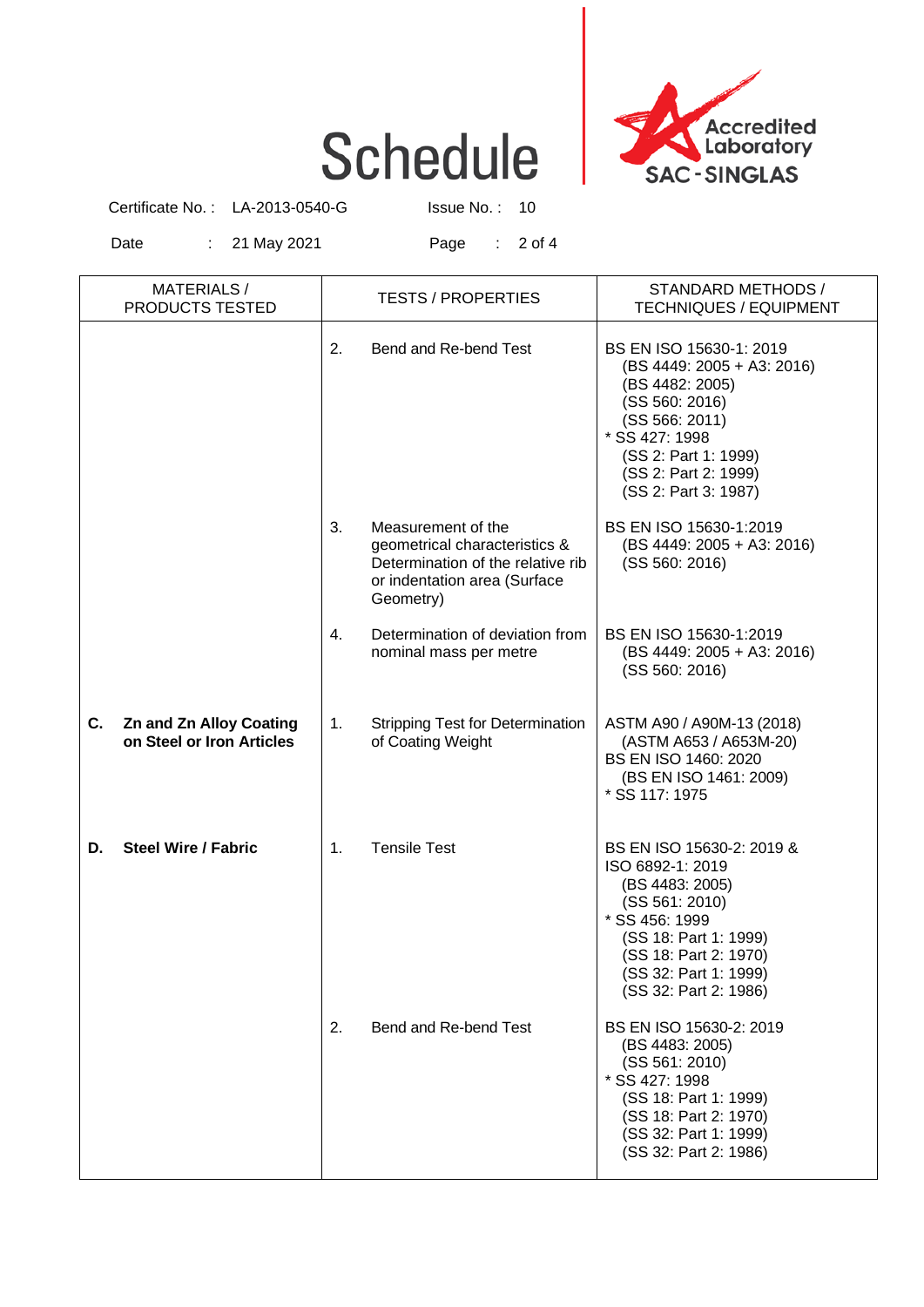# **Schedule**



Certificate No.: LA-2013-0540-G Issue No.: 10

Date : 21 May 2021 Page : 3 of 4

|    | <b>MATERIALS/</b><br>PRODUCTS TESTED                                                                               |                | <b>TESTS / PROPERTIES</b>                                                                    | STANDARD METHODS /<br><b>TECHNIQUES / EQUIPMENT</b>                                                                                                                                                                                                                                     |
|----|--------------------------------------------------------------------------------------------------------------------|----------------|----------------------------------------------------------------------------------------------|-----------------------------------------------------------------------------------------------------------------------------------------------------------------------------------------------------------------------------------------------------------------------------------------|
|    |                                                                                                                    | 3.             | <b>Weld Shear Test</b>                                                                       | BS EN ISO 15630-2: 2019<br>(BS 4483: 2005)<br>(SS 561: 2010)<br>(SS 32: Part 1: 1999)                                                                                                                                                                                                   |
| Е. | <b>Seven Wire Prestressing</b><br><b>Strand / High Tensile</b><br><b>Steel Wire / Prestressing</b><br><b>Steel</b> | 1.             | <b>Tensile Strength Test (Yield</b><br><b>Strength Elongation &amp; Tensile</b><br>Strength) | BS EN ISO 15630-3: 2019 &<br>ISO 6892-1: 2019<br>(BS 5896: 2012)<br>BS EN 10218-1:2012 &<br>ISO 6892-1: 2019<br>ASTM A1061 / A1061M-20a(e1)<br>(ASTM A416 / A416M-18)                                                                                                                   |
| F. | <b>Reinforcement Steel with</b><br><b>Coupler</b>                                                                  | 1.             | <b>Tension Load Test and</b><br><b>Permanent Set Measurement</b><br>(Slip Test)              | ISO 15835-2: 2018<br>BS 8597:2015<br>ISO 6892-1: 2019<br>(* BS 8110: Part 1: 1997, Clause<br>3.12.8.16.2                                                                                                                                                                                |
| G. | <b>Structural Steel</b>                                                                                            | $\mathbf{1}$ . | <b>Tensile Test</b>                                                                          | ISO 6892-1: 2019<br>(BS EN 10025-1: 2004)<br>(BS EN 10025-2: 2019)<br>(BS EN 10210-1: 2006)<br>ASTM A370-20 &<br>ASTM E8 / E8M-16a(e1)<br>(ASTM A20 / A20M-20)<br>(ASTM A36 / A36M-19)<br>(ASTM A500 / A500M-21)<br>(ASTM A516 / A516M-17)<br>GB/T 228.1 - 2010<br>$(GB/T 2975 - 2018)$ |
|    |                                                                                                                    | 2.             | <b>Bend Test</b>                                                                             | <b>ASTM A370-20</b><br><b>BS EN ISO 7438: 2020</b><br>GB/T 232 - 2010                                                                                                                                                                                                                   |
| Н. | <b>Bolts &amp; Nuts</b>                                                                                            | 1.             | Tensile Test (Bolts)                                                                         | BS EN ISO 898-1: 2013<br>(BS 3692: 2014)<br>(BS 4190: 2014)<br>ASTM F606 / F606M-19<br>(ASTM F3125 / F3125-19(e2))                                                                                                                                                                      |